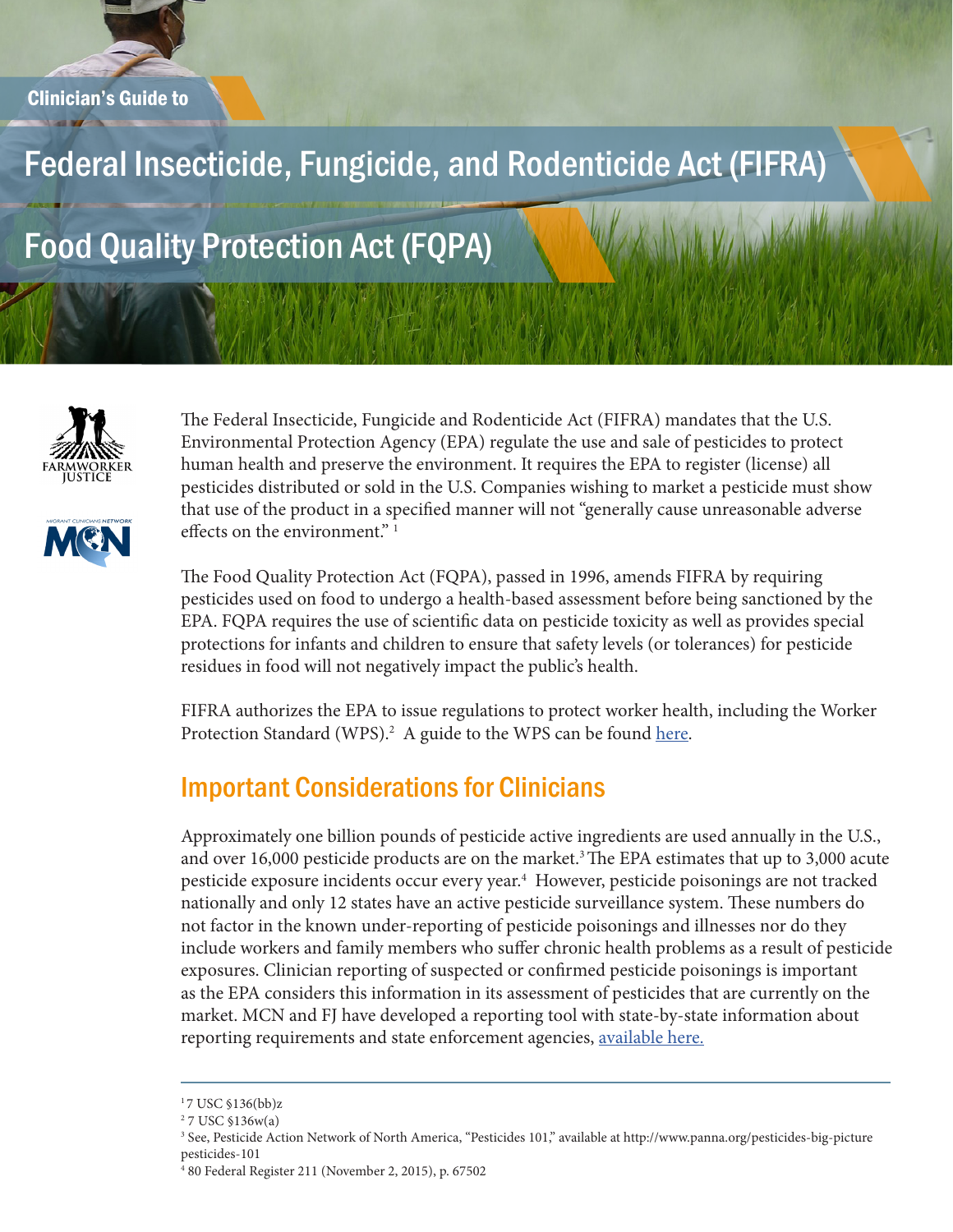FIFRA requires that the impact of pesticides on workers' health be taken into account in the registration process. Yet the FQPA does not mandate that EPA take into account occupational exposure to pesticides in its residue tolerance determinations. The impact of pesticides on agricultural workers is instead taken into account as part of the cost-benefit analysis under FIFRA, which balances the profits from using a pesticide against the dollar value of harm caused by that pesticide to human health and the environment.

2

When a pesticide poses risks to human health based on scientific studies, EPA will require that workers adopt mitigation measures, including personal protective equipment and application systems that reduce applicators' contact with the pesticide. When these measures fail to protect workers' health, EPA determines that the pesticide poses a "risk of concern."

However, under the FIFRA cost-benefit analysis, even a pesticide that poses a "risk of concern" to workers can be registered for use if the estimated benefits derived from its use outweigh the risks to humans and the environment. Thus, while the FIFRA standard gives EPA the authority to restrict the use of pesticides with harmful health effects, it allows for circumstances in which pesticides are approved despite demonstrated risks for workers.

### Major Provisions of FIFRA

FIFRA sets out the process and standards by which pesticides are registered and categorized, and provides for emergency exemptions, suspension and cancellation of registration, re-registration, and licensing of pesticide-producing establishments. It also includes requirements for pesticide labels and for certification of pesticide applicators.

# Registering Pesticides

Pesticide manufacturers are often required to submit a series of environmental, health, and safety data on the product when applying for registration.

- After a pesticide is registered, the applicant or "registrant" must also notify the EPA of any newly uncovered facts concerning adverse environmental or health effects. Such adverse effects include reports from healthcare providers about suspected illnesses related to the product.
- The EPA must classify the pesticide as either "general" or "restricted" use. "Restricted use" pesticides are those that may cause unreasonable adverse effects even when used as directed on the product labeling. Restrictions may relate to methods of application, amounts to be used, geographic areas of use, and species of targeted pests. Use of these pesticides is limited to pesticide applicators who meet certain training requirements, or to those under the supervision of a certified applicator.